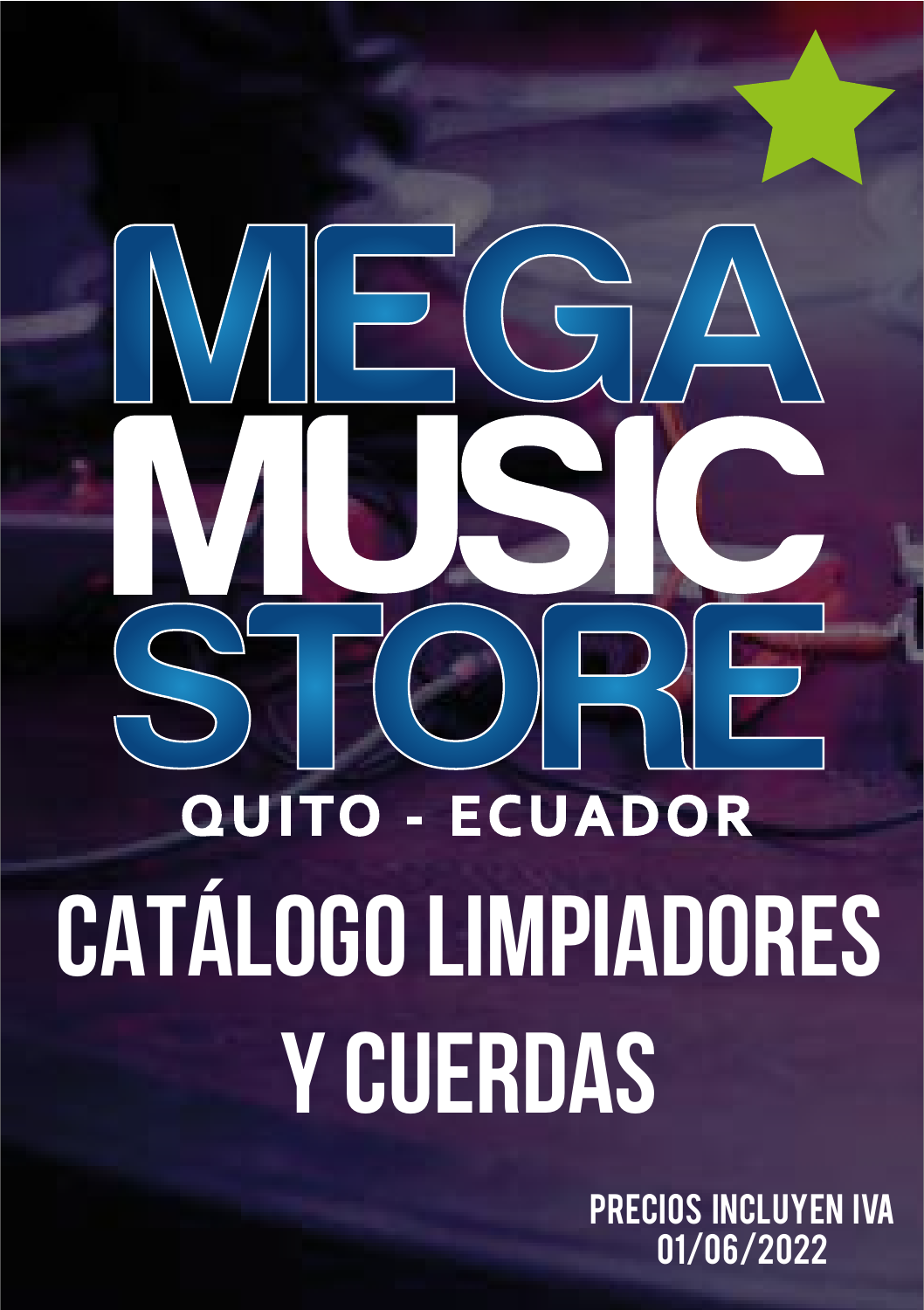

# **RACCESSES**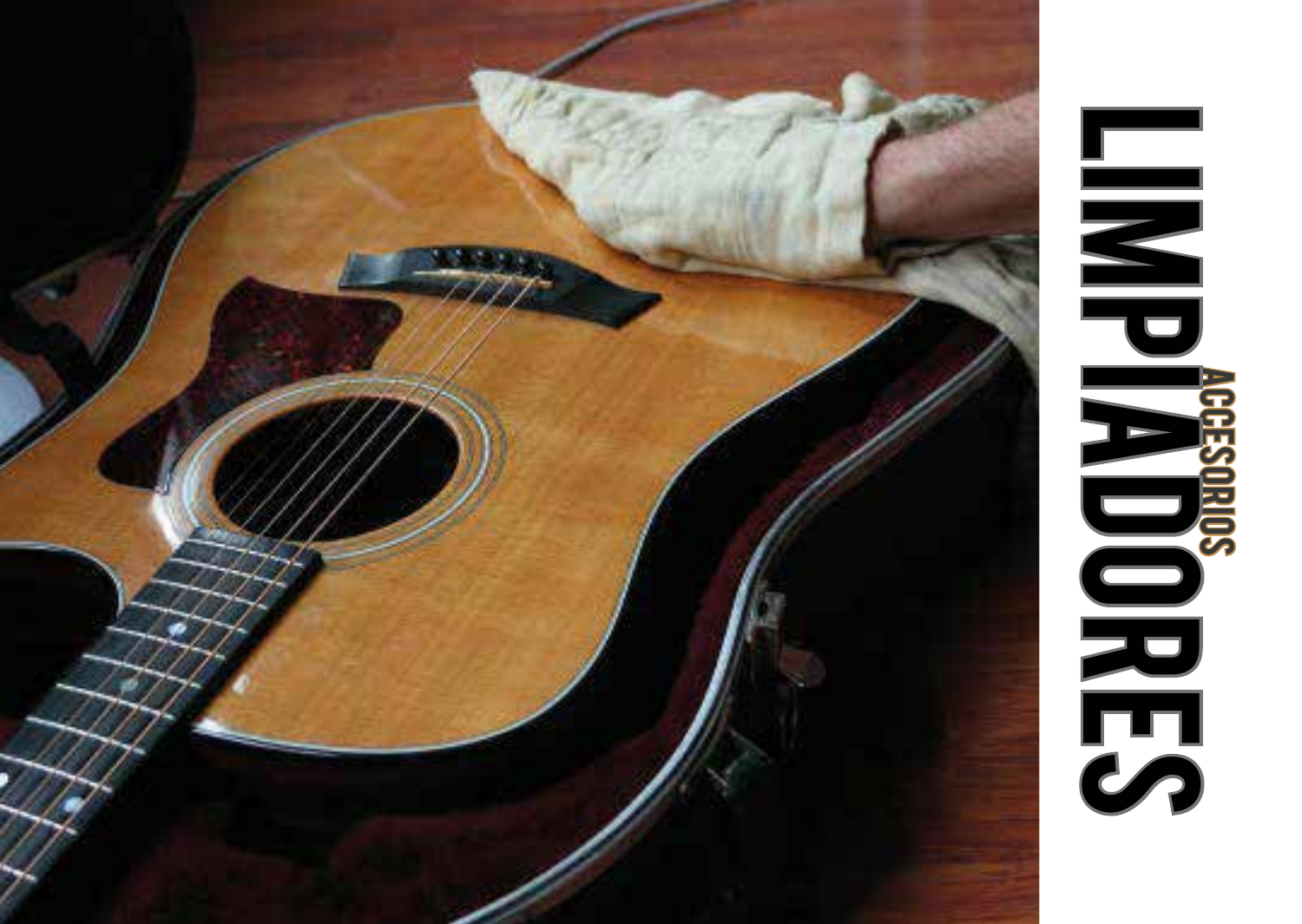# Limpiador de guitarra PRS (PACC3110X)

4 onzas, botella de limpiador de guitarra. *Eliminar huellas dactilares, polvo y manchas. No abrasivo* 



# PRS Guitar Polish (PACC3111X)

Polish sigue siendo el pulimento recomendado para *Jos acabados PRS estándar.* 



## (PACC3130X) (DUNL654SI) MUSIC NOMAD MN105F-ONE FRETBOARD Oil Cleaner and Conditioner

Aceites 100% naturales ultra refinados para limpiar, acondicionar y proteger. *<i>Totalmente libre de extractos de limón. No contiene petróleo, cera, detergentes ni aqua.* 



# Dunlop 654 Formula 65 Guitar Polish & Cleaner 4oz

Limpia total y rápidamente, restaurando el acabado a su brillo original. Deja una capa microtineada resistente a las manchas *gue no se acumula.* Perfecto para uso diario Dunlop; quitarra; limpiador

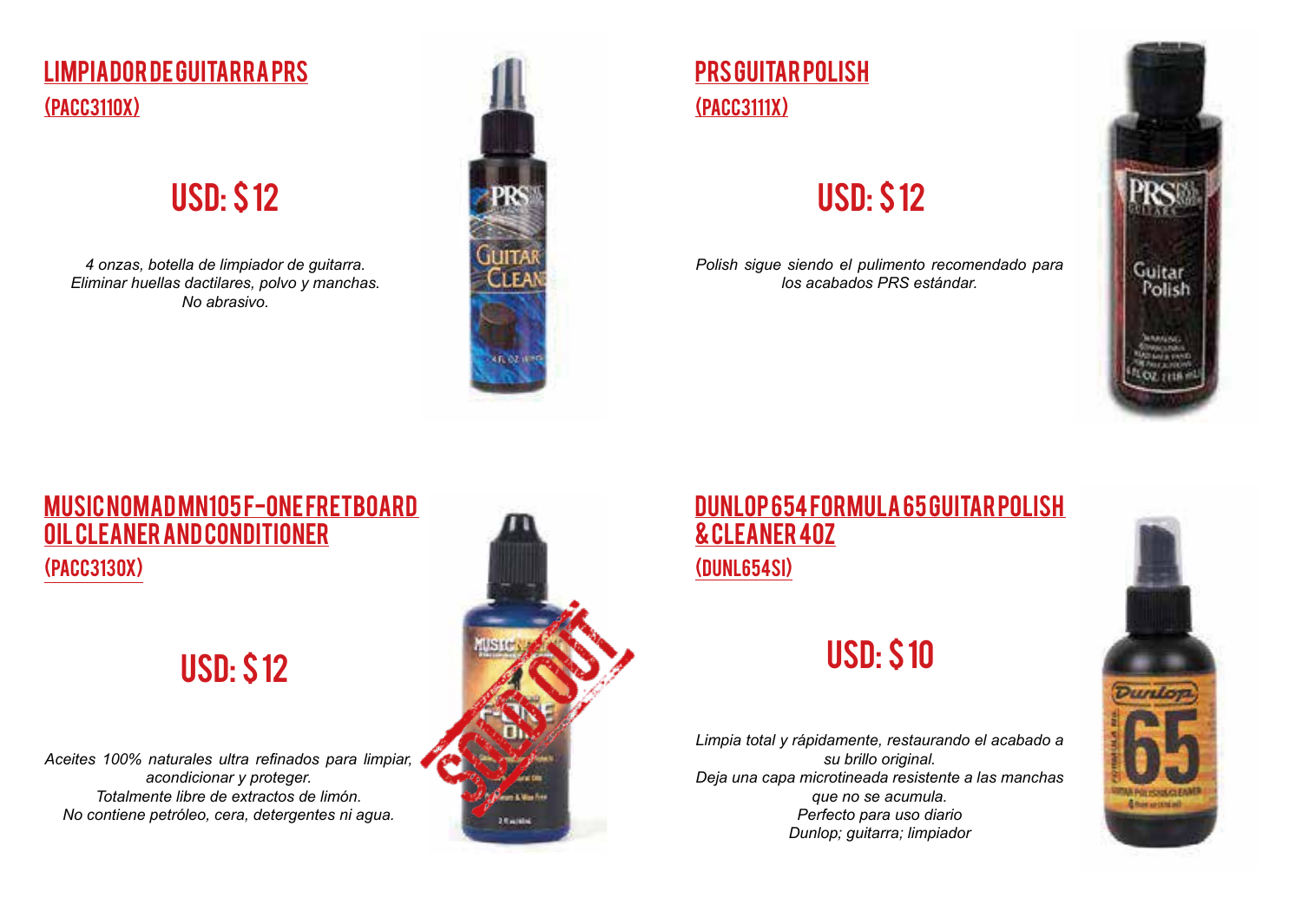# Dunlop 6582 UltraGlide 2oz (DUNL6582)

*Protege tus cuerdas contra el deslustre y la COLLOSIÓN* Extiende la cuerda tocando la vida. Aplicador incorporado en la parte superior. *Reduce los chirridos de los dedos.* 



#### Dunlop 654C Formula 65 Polish **& CLEANER WITH CLOTH** (DUNL654C)

*Restaura cualquier acabado a su brillo original.* **Proporciona una capa protectora micro-delgada y** resistente a las manchas que no se acumula Empaquetado junto con nuestro paño de pulido libre de químicos y 100% algodón.



#### (100148:007:002:002) PRS GUITAR CARE KIT



# KTAXONNATURAL VIOLIN VIOLA CELLO STRINGS BOWS ROSIN LESS DUST

(MONTAGMVR10)

# **USD: \$3**

*Todo natural, no alergénico, menos polvo* **Fácil de aplicar** Brinda un tono claro y puro. *Para violín, viola, cello y todos los demás arcos.* 



*3ulidor, Acondicionador, Limpiador, 3 paños limpiadores*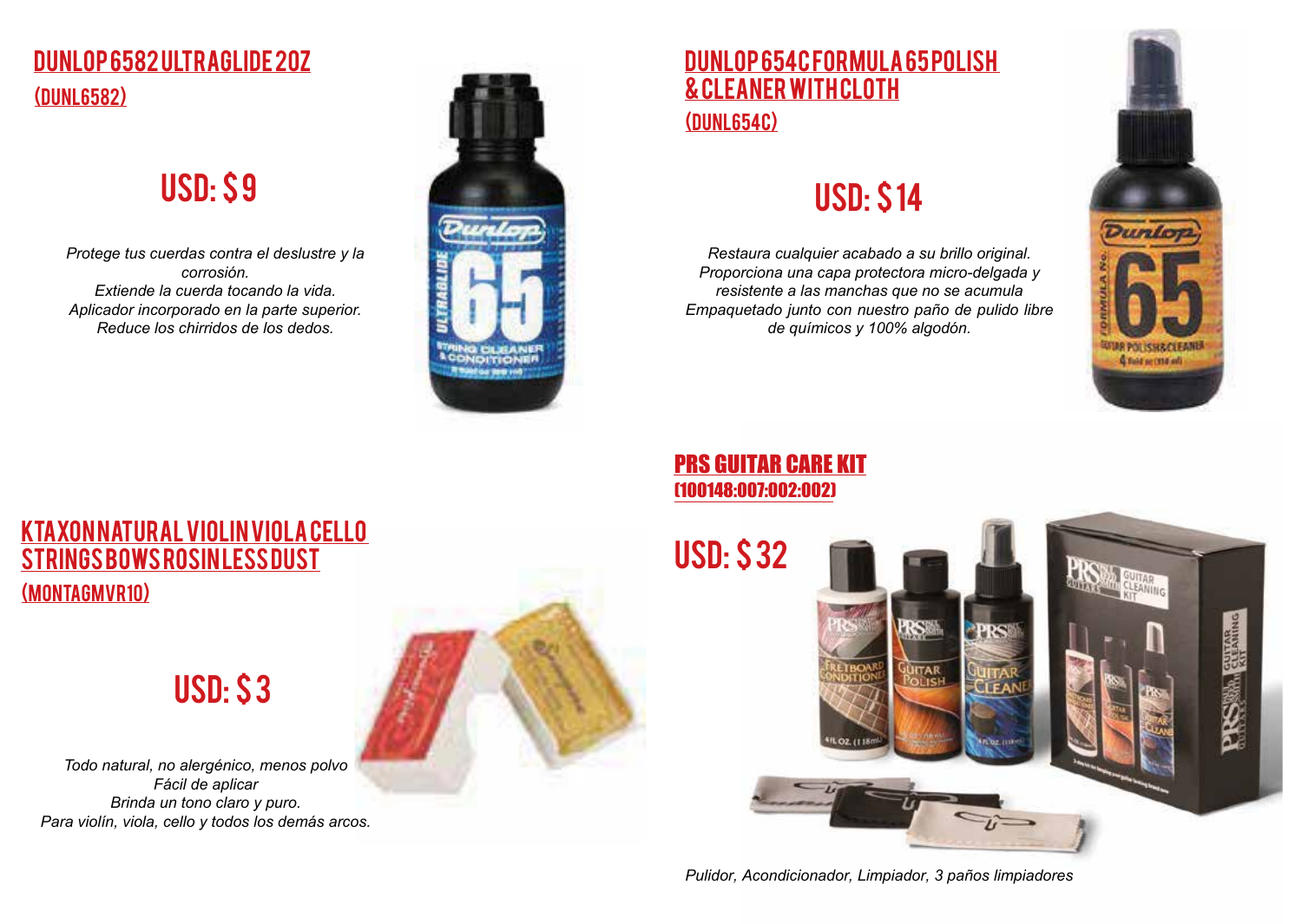

# accessive de la compagnie de la compagnie de la compagnie de la compagnie de la compagnie de la compagnie de la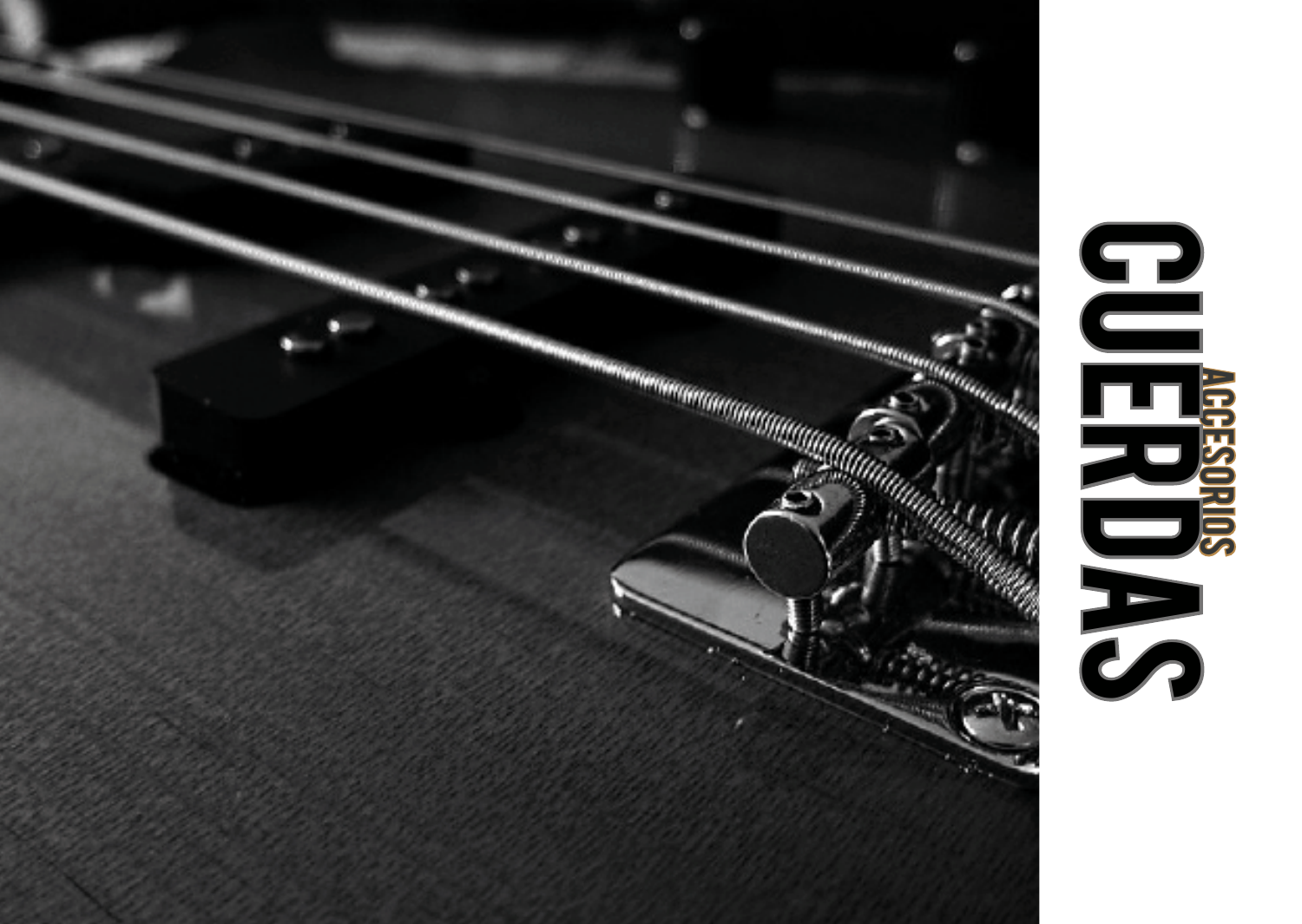## GHS GBL Boomers Light 010 Electric Guitar Strings (GHSGBL)

*Tipo de guitarra: Guitarra eléctrica* Cantidad de juegos: 1 Cantidad de cadenas: 6 Recubierto: No. Calibres: .010, .013, .017, .026, .036, .046 *Material del núcleo: acero Material de bobinado: Acero niquelado Tipo de bobinado: Redondo herido Número de parte del fabricante: GBL* 



# GHS GBM GUITAR BOOMERS 011.050 MEDIUM Electric Guitar Strings

#### (GHSGBM)

*Tipo de guitarra: Guitarra eléctrica* Cantidad de juegos:1 Cantidad de cadenas:6 Recubierto:No Calibres: 011, .015, .018, .026w, .036w, .050w *Material del núcleo:acero Material de bobinado:acero niquelado Tipo de bobinado: redondo herido Número de parte del fabricante: GBM* 



#### GHS Electric String Set (GHSGBXL)

# USD: \$ 10

*Medidores: 9-11-16-24-32-42 El acero niquelado de ensarte redondo brinda pasión, potencia y* rendimiento. El tono brillante y duradero continúa  $Siendo$  THE POWER STRING, GHS ha fabricado cuerdas de la más alta calidad desde 1964. La elección de numerosos grandes de la guitarra.



#### Ernie Ball 2824 Super Slinky (ERNIE 2824)

# **USD: \$48**

Super Slinky *<u>Indicadores: 40-60-75-95-125</u> Níquel* 

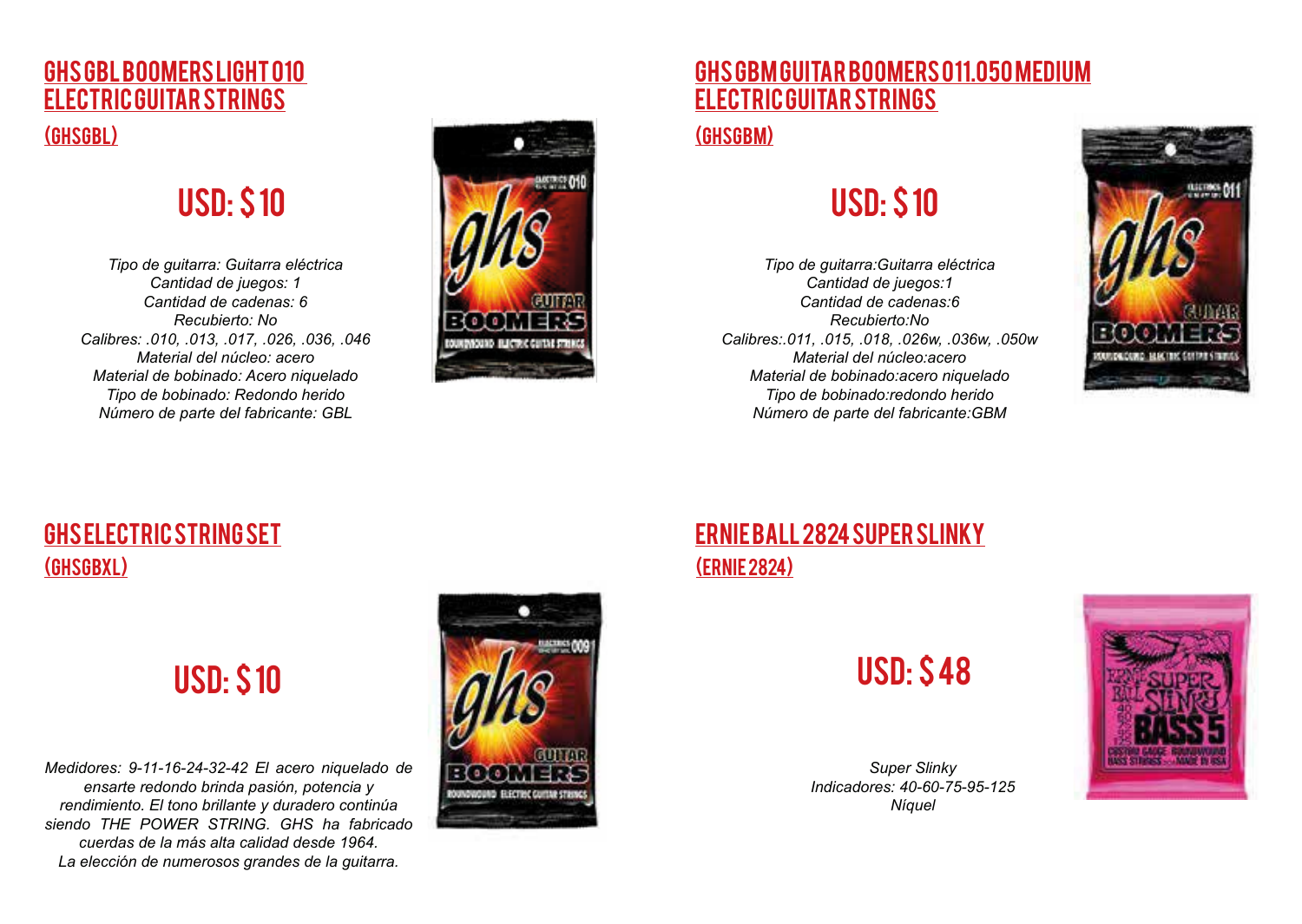# <u>Ernie Ball 2833 Hy Brid Slinky</u> Roundwound Bass Strings

La aleación de cuerdas más popular **Bien equilibrado** Buen sonido general



# Ernie Ball 2838 Hybrid Slinky Roundwound Bass Strings

La aleación de cuerdas más popular **Bien equilibrado Buen sonido general** 



#### Ernie Ball 2734 super slinky cobalt Bass Strings

(Ernie Ball 2734)

# **USD: \$48**

La aleación de cuerdas más popular Bien equilibrado **Buen sonido general** 



#### Elixir Strings 12002 Nanoweb Super Light Electric Guitar Strings

#### (ELIXIR 12002)

# USD: \$ 23

*Tipo de guitarra: Guitarra eléctrica Número de conjuntos:1 Número de cuerdas:6* Calibradores: 009, 011, 016, 024, 032, 042 *Material del núcleo:Acero Material de enrollado: acero niquelado* Tipo de bobina:herida redonda

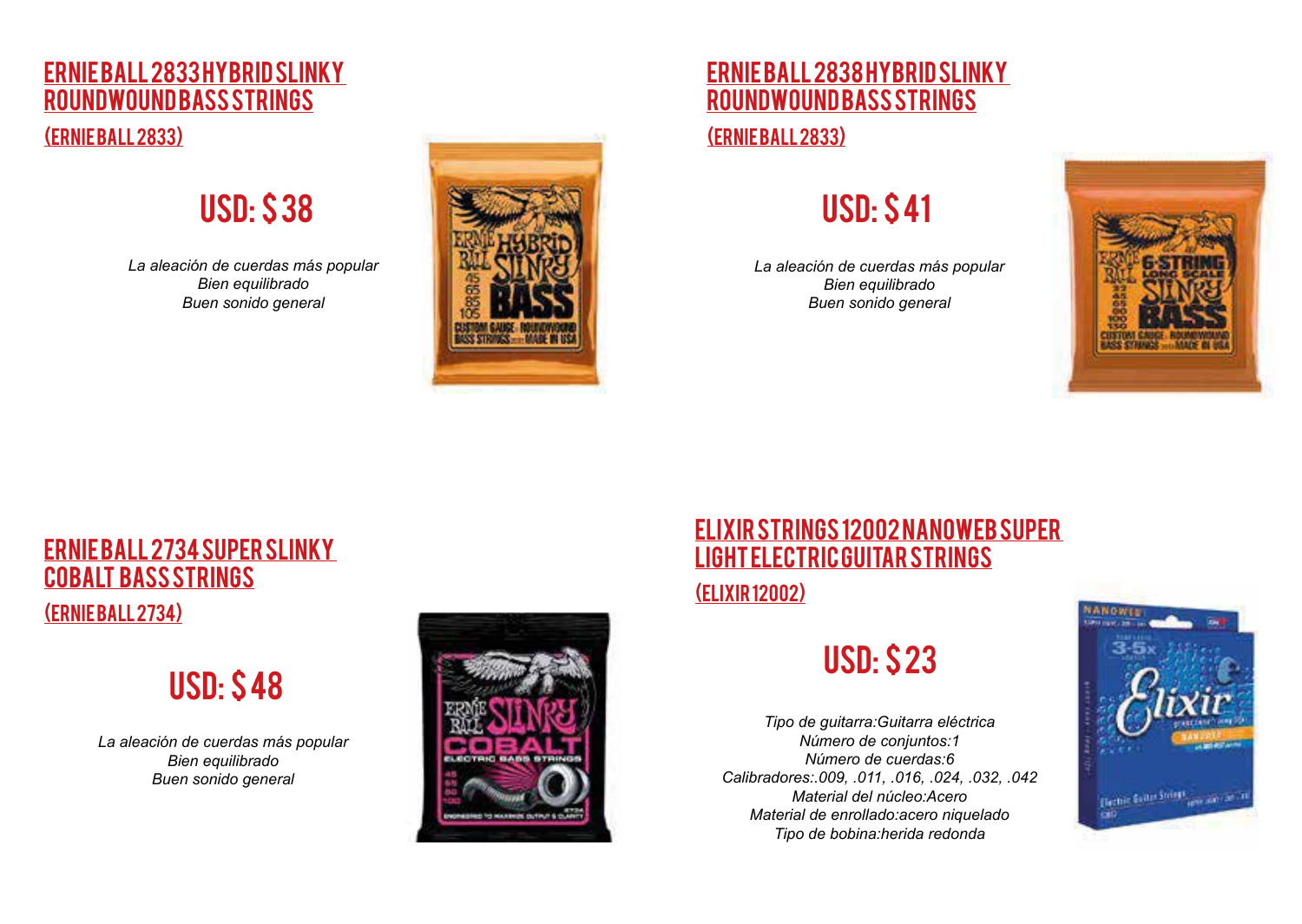#### ELIXIR 12052 NANOWEB LIGHT GUITARRA eléctrica (ELIXIR 12052)

*Tipo de guitarra:Guitarra eléctrica Número de conjuntos:1 Número de cuerdas:6 Calibradores:.010, .013, .017, .026, .036, .046 Material del núcleo:Acero Material de enrollado:acero niquelado Tipo de bobina:herida redonda*



#### ELIXIR NICKEL PLATED STEEL / NANOWEB 009-042 Super LIGHT GUITARRA eléctrica

#### (ELIXIR 12002)

*Calibres: 010 - 014 - 023 - 030 - 039 - 047 Recubrimiento Anti-Rust en planas y Nanoweb en entorchadas.*



#### ELIXIR BRONZE NANOWEB /010-047 EXTRA LIGHT GUITARRA ACústica (ELIXIR 11002)

*Calibres: 010 - 014 - 023 - 030 - 039 - 047 Recubrimiento Anti-Rust en planas y Nanoweb en entorchadas.*



#### ELIXIR BRONZE NANOWEB /011-052 CUSTOM LIGHT GUITARRA ACústica

(ELIXIR 11027)

*Calibres: 011 - 015 - 022 - 032 - 042 - 052 Recubrimiento Anti-Rust en planas y Nanoweb en entorchadas.*

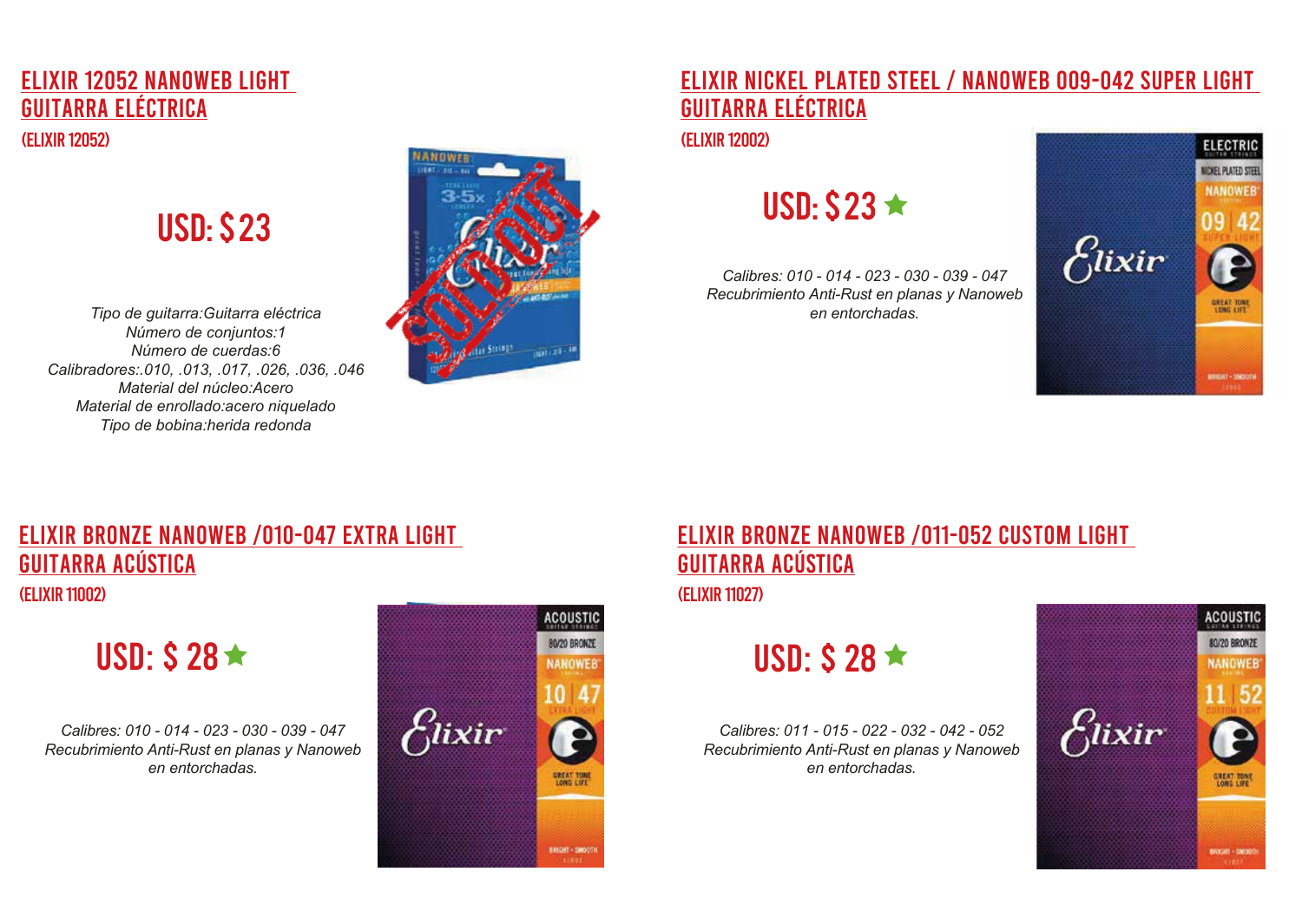#### PRS GUITAR STRING SET UNCOATED .009-.042 NICKEL ROUND WOUND (100148:001:001:001)

#### PRS GUITAR STRING SET UNCOATED .010-.046 NICKEL ROUND WOUND (100148:003:001:001)

#### PRS GUITAR STRING SET UNCOATED .011-.049 WOUND 3RD NICKEL ROUND (100148:005:001:001)

GUITARRA eléctrica

USD:  $$8 \star$ 





PRS SIGNATURE GUITAR STRING SET UNCOATED 09.5-.044 (100148:002:001:004) PRS SIGNATURE GUITAR STRING SET UNCOATED .010-.052 (100148:011:001:004)

PRS SIGNATURE GUITAR STRING SET UNCOATED .011-.049 (100148:005:001:004)

> GUITARRA eléctrica USD:  $$14 \star$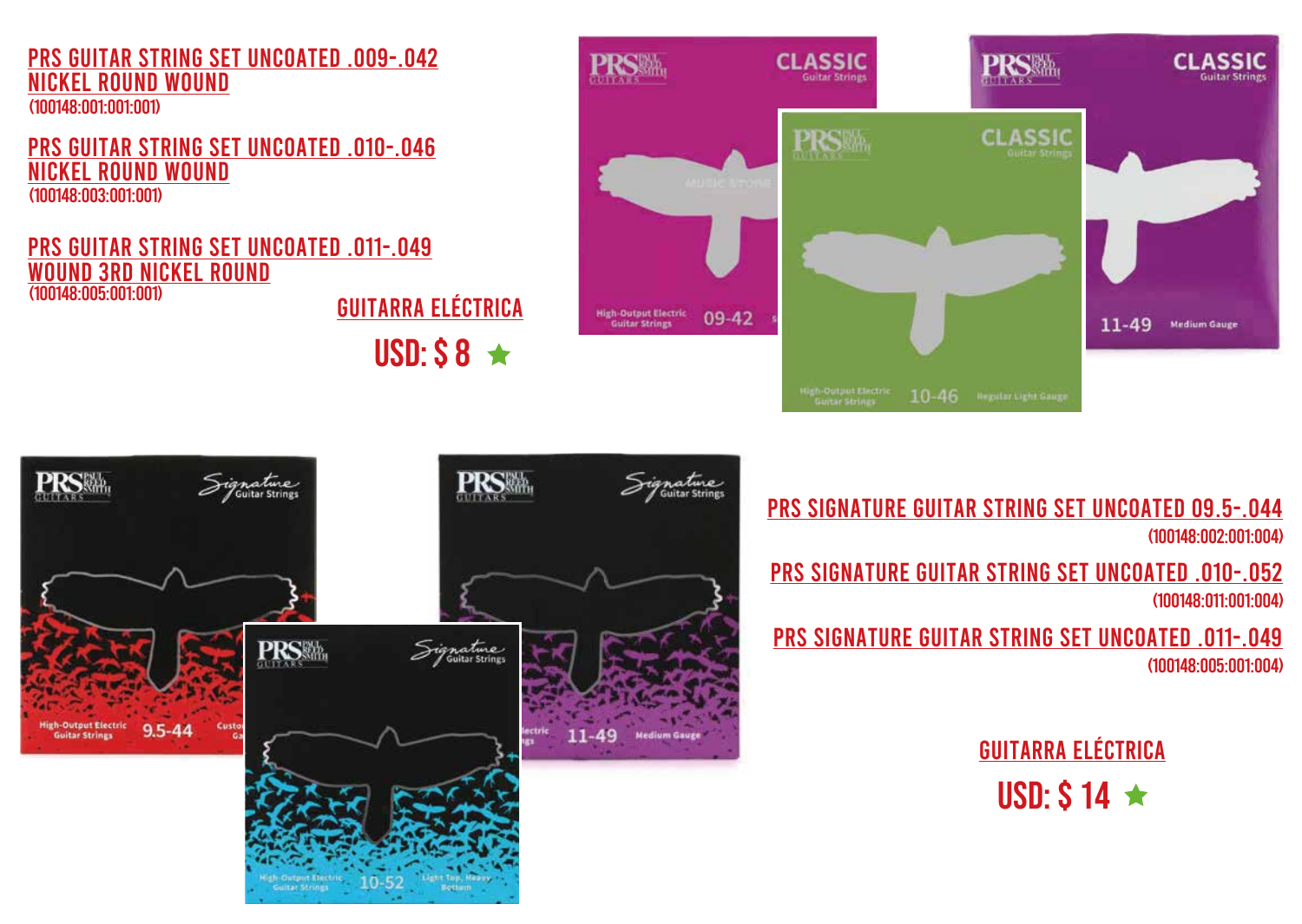#### PRS GUITAR STRING COATED .012-.056 80/20 BRONZE ROUND WOUND <u>GUITARRA ACÚSTICA</u>

USD:  $$15 \star$